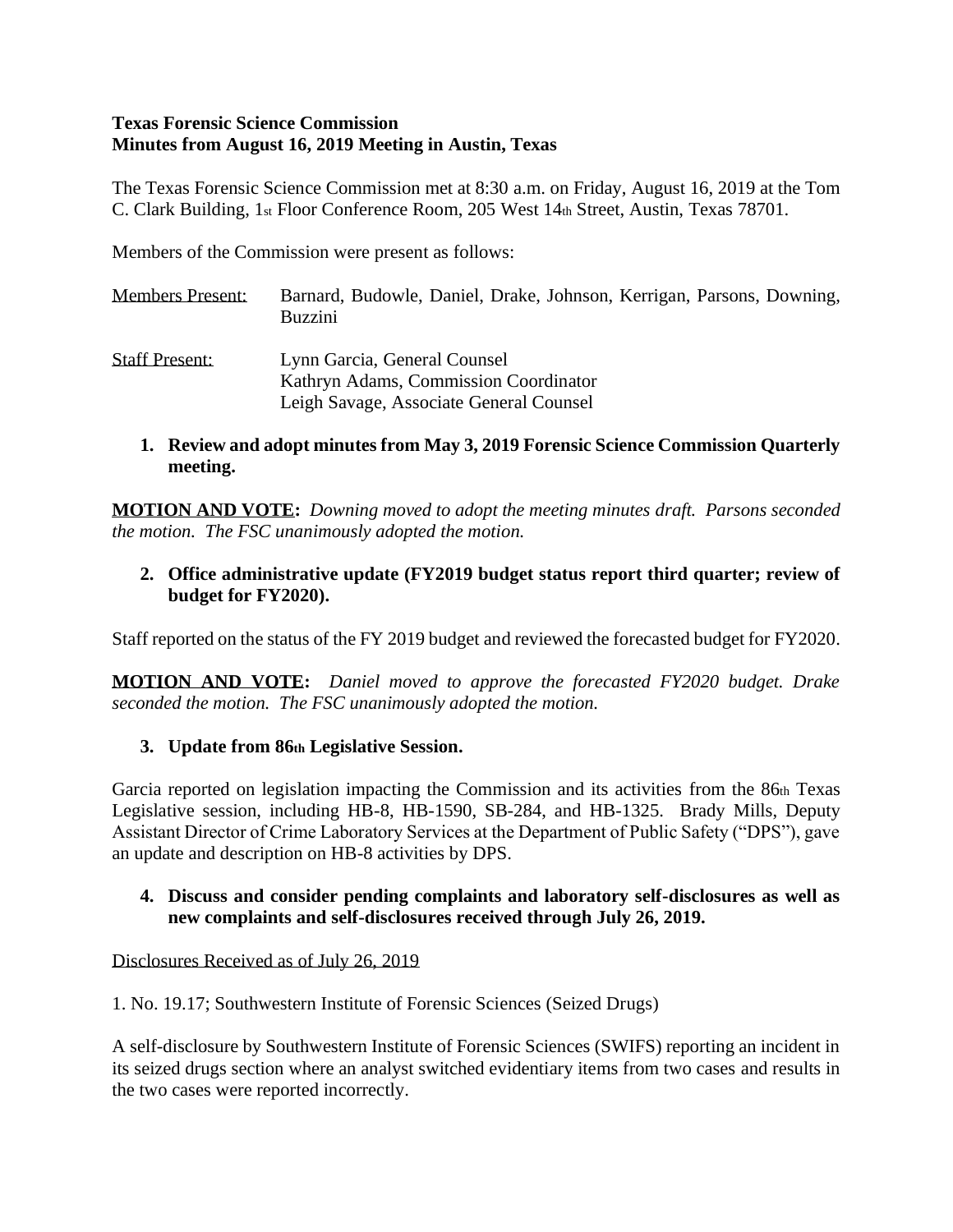**MOTION AND VOTE:** *Daniel moved to take no further action given the corrective action taken by the laboratory, including root cause analysis, notification to affected district attorneys, case reviews, and revisions to the laboratory's Analysis and Reporting of Casework. Budowle seconded the motion. The FSC unanimously adopted the motion.*

\*Commissioner Barnard recused himself from discussion and vote on this item.

2. No. 19.18; Department of Public Safety – Waco (DNA, Seized Drugs, Blood Alcohol)

A self-disclosure by the Department of Public Safety (DPS) Waco regional lab reporting the results of a vault audit including three disciplines (some DNA items; all seized drugs items and all blood alcohol items) where 58 items of evidence were not in the expected locations as documented in the lab's LIMS.

**MOTION AND VOTE:** *Daniel moved to table the disclosure pending completion of the laboratory's effort to locate the evidentiary items, determine the root cause of the missing items and notify affected stakeholders. Parsons seconded the motion. The FSC unanimously adopted the motion.*

Brady Mills addressed the Commission on behalf of the laboratory and explained the entire DPS lab system transitioned to a 100% vault audit policy now and these missing items discovered are a result of the audit. DPS is working to identify the root cause as to whether the items were misplaced or mislabeled.

\*Commissioner Johnson recused himself from discussion and vote on this item.

3. No 19.19; Department of Public Safety – Lubbock (Toxicology)

A self-disclosure by the DPS Lubbock regional lab reporting an incident where an evidence technician incorrectly packaged a blood tube from a sexual assault kit sent for toxicological analysis and the blood tube arrived at the DPS Austin lab damaged.

**MOTION AND VOTE:** *Daniel moved to take no further action given the root cause analysis and corrective action taken, including revisions to the guidance document used by the technician and notification to affected stakeholders. Drake seconded the motion. The FSC unanimously adopted the motion.*

\*Commissioner Johnson recused himself from discussion and vote on this item.

4. No. 19.20; Corpus Christi Police Department Crime Laboratory (Latent Prints)

A self-disclosure by Corpus Christi Police Department Crime Laboratory describing an incident in its latent print section where an analyst made an erroneous identification on a latent print proficiency test.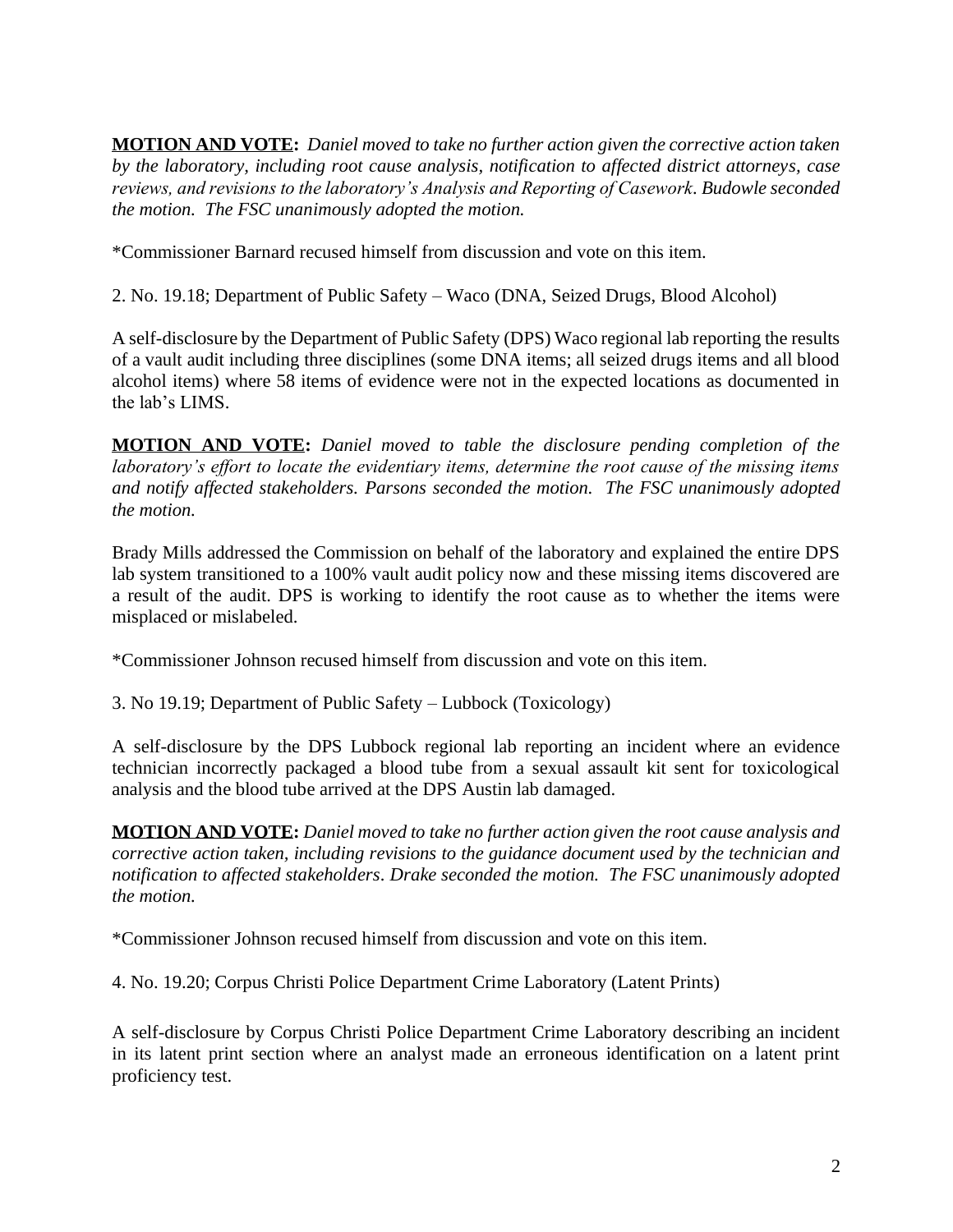**MOTION AND VOTE:** *Daniel moved to take no further action given the actions taken by the lab, including the root cause analysis, casework review, retraining of the analyst, revisions to the lab's proficiency test policy and hiring of another latent print examiner to assist with the caseload. Buzzini seconded the motion. The FSC unanimously adopted the motion.*

5. No. 19.23; Harris County Institute of Forensic Sciences (Serology)

A self-disclosure by the Harris County Institute of Forensic Sciences (HCIFS) describing an incident in its forensic biology section where several cases initially reported negative for acid phosphatase (AP) but showed positive AP results upon retesting due to improper AP pressing technique used by two serologists.

**MOTION AND VOTE:** *Budowle moved to table the disclosure pending the completion of the monitoring period for the analysts. Buzzini seconded the motion. The FSC unanimously adopted the motion.*

Michal Pierce, Quality Director at HCIFS, addressed the Commission's questions with regard to the disclosure and agreed to report back at the end of the analysts' monitoring period.

6. No. 19.26; Department of Public Safety – Austin (Toxicology)

A self-disclosure by the DPS Austin laboratory reporting an incident in the lab's toxicology section where two of the calibrators for morphine did not meet acceptance criteria in a batch and subsequent investigation revealed 5 additional batches were impacted by the same issues totaling approximately 50 affected cases.

**MOTION AND VOTE:** *Downing moved to table the disclosure pending receipt of the risk evaluation and root cause analysis currently ongoing. Kerrigan seconded the motion. The FSC unanimously adopted the motion.*

\*Commissioner Johnson recused himself from discussion and vote on this item.

Complaints Received as of July 26, 2019

7. No. 19.16; Hughes, Nicholas (Harris County Institute of Forensic Sciences; Seized Drugs)

A complaint by Harris County Public Defender's Office attorney Nicolas Hughes alleging HCIFS does not use an analytical method sufficient to provide clear results to stakeholders regarding (1) whether any of the exceptions to the definition of "marihuana" in the Texas Health and Safety Code apply to the substance analyzed; or (2) whether the substance is hemp and therefore legal under the federal Farm Act. This complaint was filed before the passage of HB-1325 in Texas.

**MOTION AND VOTE:** *Budowle moved to dismiss the complaint because it fails to allege negligence or misconduct with regard to any forensic analysis, but alleges generally that the analytical method used by laboratories is not legally sufficient to provide clear results to*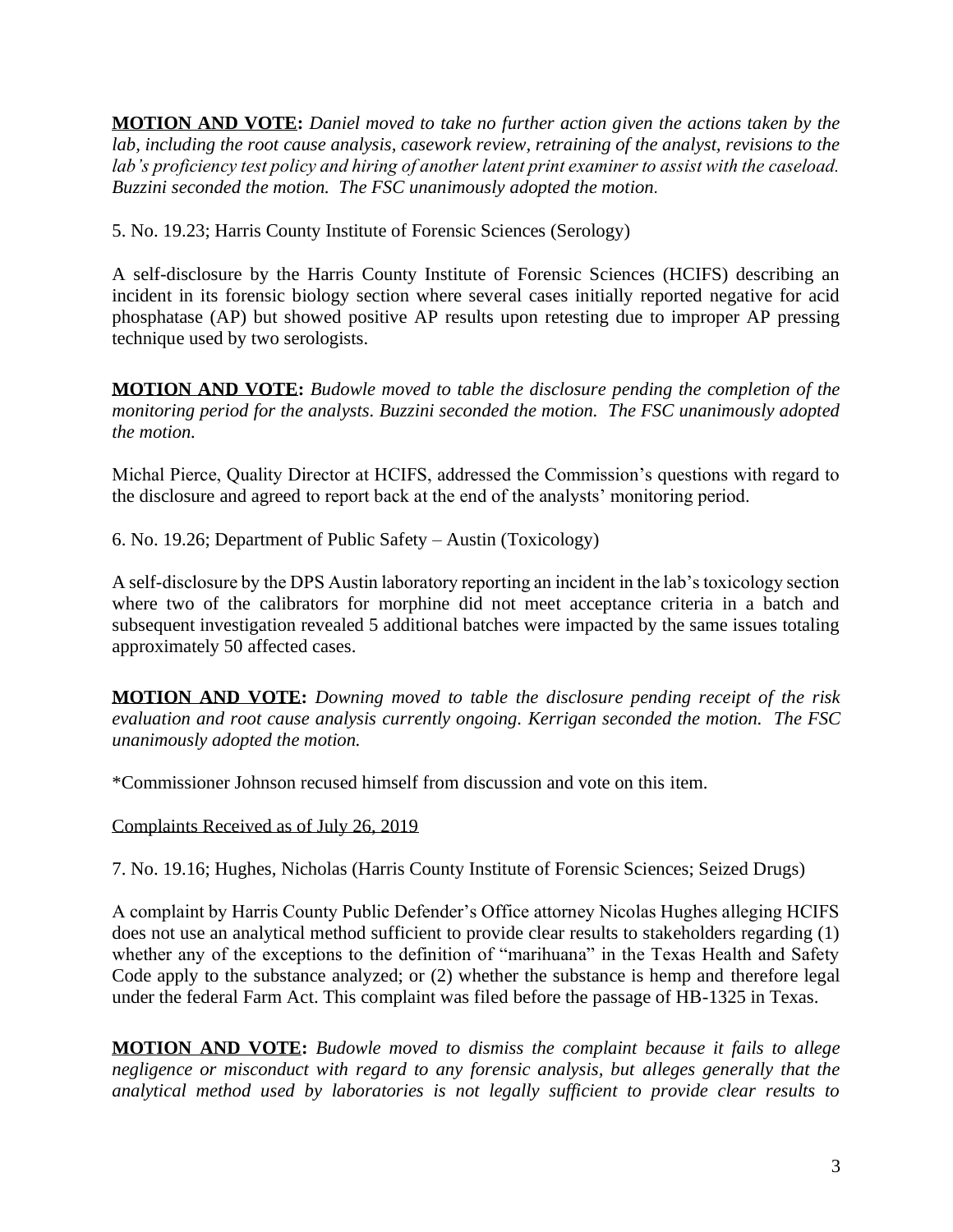*stakeholders on whether any of the legal exceptions to the definition of marihuana apply. Kerrigan seconded the motion. The FSC unanimously adopted the motion.*

**MOTION AND VOTE:** *Daniel moved to establish a task group to include Commissioners Parsons, Drake, Daniel, Johnson and Kerrigan to address the legal sufficiency of the analytical methods used by laboratories in identifying marihuana. Budowle seconded the motion. The FSC unanimously adopted the motion.*

Complainant Nicholas Hughes, Harris County Public Defender's Office, and Dawn Boswell, Assistant District Attorney and Chief of the Conviction Integrity Unit at the Tarrant County District Attorney's Office, offered to participate in the panel.

8. No. 19.22; Gowans, Sr., Rodney D. (Department of Public Safety – Austin; Blood Alcohol)

A complaint by defendant Rodney D. Gowans, Sr., alleging Department of Public Safety – Austin laboratory analyst, Sheryl Peyton, provided false testimony about the results of Mr. Gowan's blood alcohol analysis at his 1997 trial that led to his false conviction for involuntary manslaughter.

**MOTION AND VOTE:** *Daniel moved to dismiss the complaint because it concerns a blood alcohol case from 1997, before the 2003 crime lab accreditation program began in Texas. Further, DPS has no lab report or case file that can be reviewed, and there is no testimony cited that would merit further review by the Commission. Drake seconded the motion. The FSC unanimously adopted the motion.*

\*Commissioner Johnson recused himself from discussion and vote on this item.

9. No. 19.24; Frederick, Charles Lorey (Orange County Sheriff's Office; Crime Scene)

A complaint by defendant Charles Lorey Frederick alleging Orange County Sheriff's Department officers were unqualified to process the crime scene and gave unqualified crime scene and ballistics testimony at Frederick's May 2000 trial leading to his false conviction for homicide.

**MOTION AND VOTE:** *Drake moved to dismiss the complaint because the allegations concern the actions of investigating officers and their alleged failure to investigate and test certain evidentiary items from the crime scene rather than any particular complaint about a forensic analysis. Further, the Commission's Crime Scene Working Group is already addressing the areas of crime scene processing and reconstruction, including defining the limits of crime scene processing activities and providing further education through the basic peace officer training course with regard to crime scene processing and preservation. Budowle seconded the motion. The FSC unanimously adopted the motion.*

10. No. 19.25; Green, Jimmy D. (University of North Texas Health Science Center; Forensic Biology/DNA)

A complaint by defendant Jimmy D. Green, alleging University of North Texas Health Science Center—Center for Human Identification (UNTHSC-CHI) DNA analyst, Amy Smuts, gave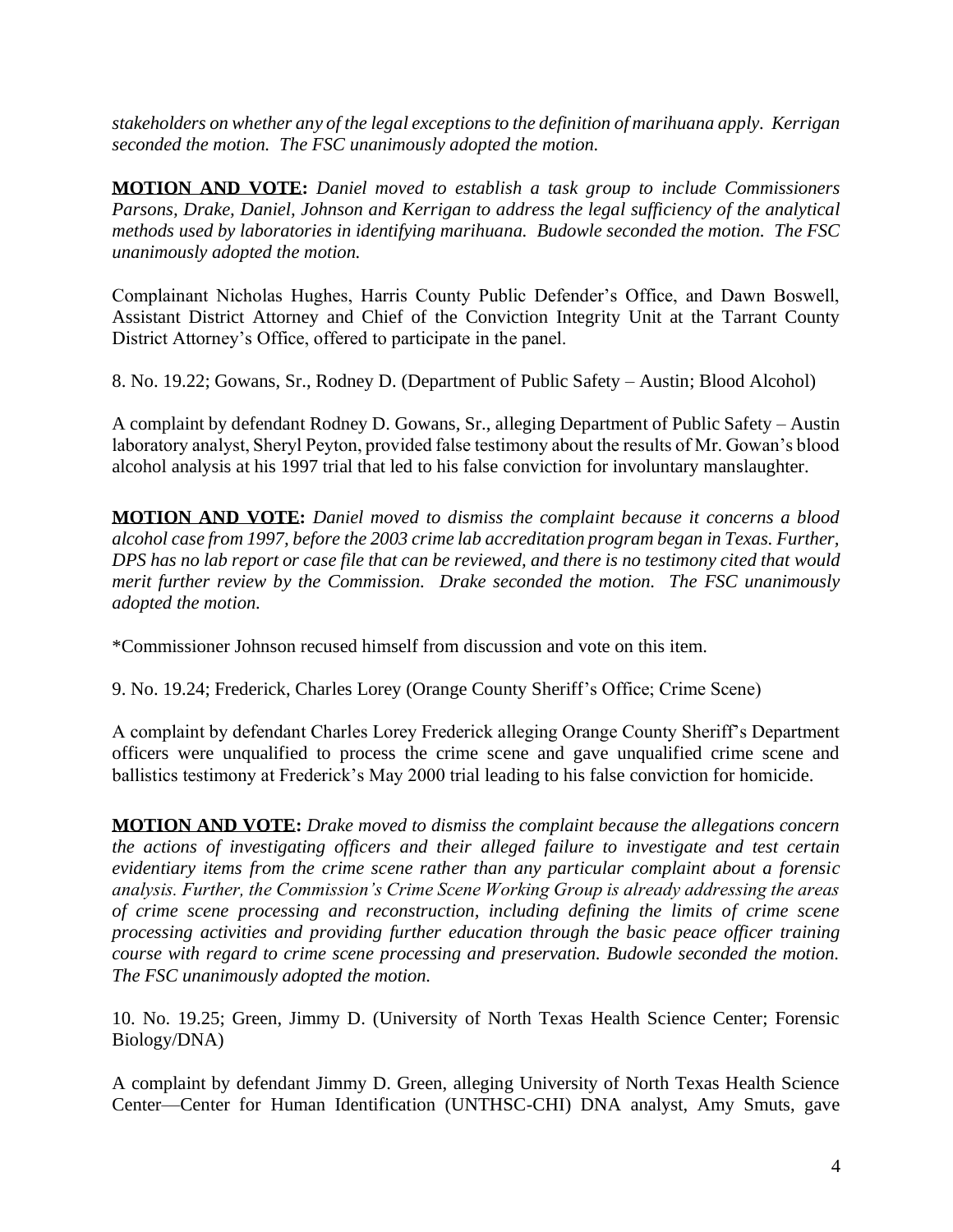insupportable testimony at his trial that led to his false conviction for aggravated robbery with a deadly weapon.

**MOTION AND VOTE:** *Daniel moved to dismiss the complaint because it fails to allege any credible allegation of professional negligence or professional misconduct with regard to the forensic analysis at issue in the complaint. Drake seconded the motion. The FSC unanimously adopted the motion.*

\*Commissioner Budowle recused himself from discussion and vote on this item.

11. No. 19.27; Abbott, Frederick R. (Department of Public Safety – Waco; Serology, Forensic Biology/DNA)

A complaint by defendant Frederick Riley Abbott alleging the DPS Waco regional lab performed DNA testing on a sample of his blood but never provided the results at his trial or to his attorney and led to his false conviction for aggravated sexual assault in 2006.

**MOTION AND VOTE:** *Daniel moved to dismiss the complaint because it is a request for DNA testing and for a copy of a lab report that does not exist, because DNA testing was never performed by the lab in this case, and the Commission has no authority to order DNA testing in any particular case. Further, the complaint involves allegations about the district attorney and investigating officers beyond the scope of the Commission's jurisdiction. Buzzini seconded the motion. The FSC unanimously adopted the motion.*

12. No. 19.28; Innocence Project, Inc for Larry Swearingen (Department of Public Safety – Austin; Serology/Forensic Biology/DNA)

This complaint was withdrawn by the complainant before the meeting.

**5. Presentation and discussion with Gordon Gillerman and Warren Merkel of the Standards Coordination Office ("SCO") at the National Institute for Standards and Technology ("NIST") regarding possible pathways for improving accreditation for forensic science service providers in Texas.**

Gordon Gillerman, Director of the SCO at NIST, and Warren Merkel, Chief of Standards Services at NIST, gave a presentation to commissioners on the SCO and explained how the agency supports the development of standards by identifying areas where they are needed, convening stakeholders and providing technical and scientific guidance and expertise to help stakeholder groups reach a consensus. The representatives discussed with Commissioners how the SCO may be of assistance to Texas in addressing and improving accreditation for forensic science service providers, including addressing areas such as validation, criteria for competence and standards adoption and implementation.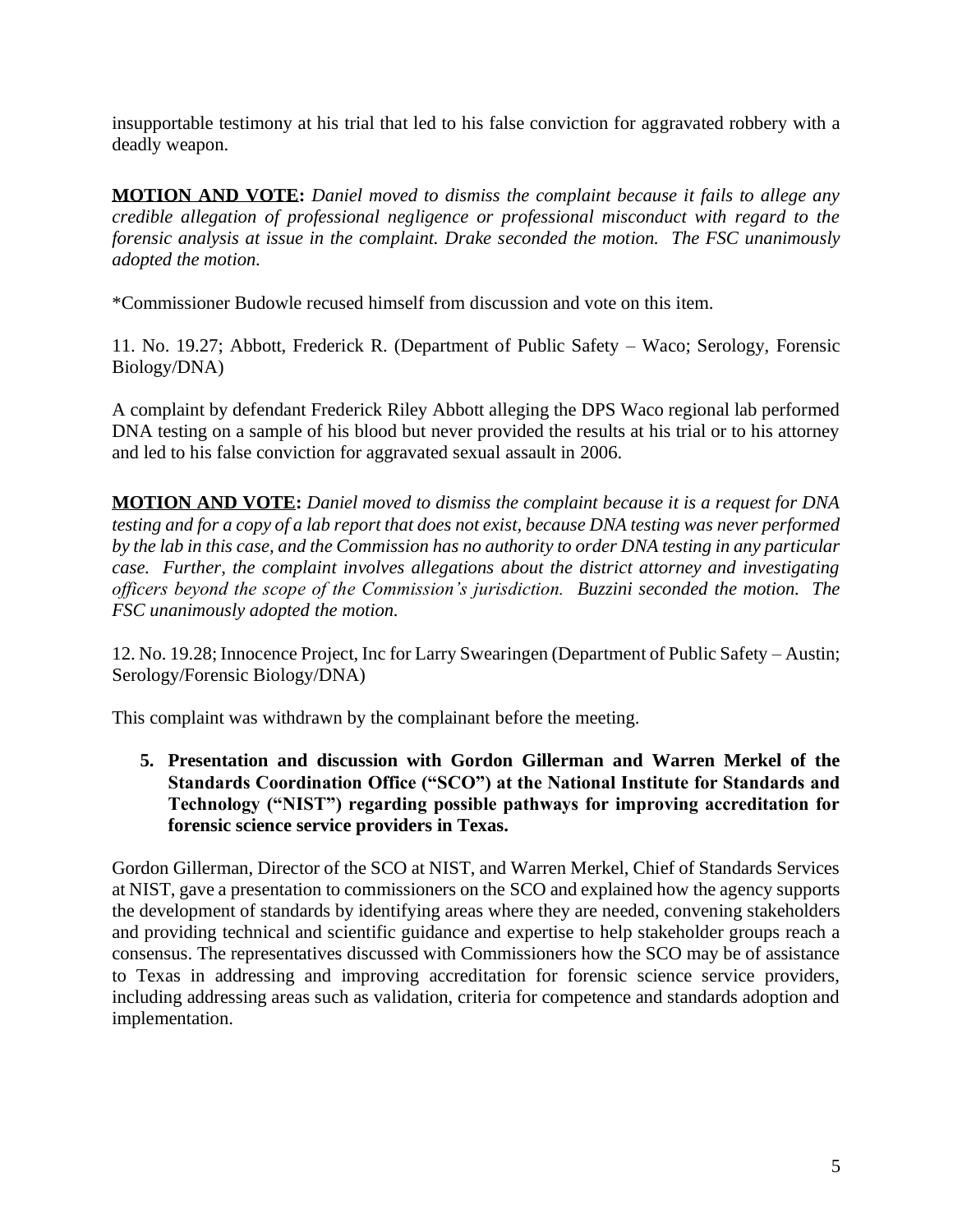**MOTION AND VOTE:** Budowle moved to establish a working group to include commissioners Kerrigan, Johnson and Budowle to address accreditation issues in collaboration with the SCO and to establish a baseline for the ideal Texas accreditation program.

# **6. Discuss status of crime laboratory accreditation program, including:**

**a. Accreditation non-conformances received since May 3, 2019 quarterly meeting;**

Staff described accreditation reports and non-conformances received since the May 2019 meeting. Commissioners expressed concern that the CAP – Forensic Drug Testing accreditation for one Texas-accredited laboratory, Expertox, was renewed despite several serious nonconformances cited and deemed resolved at the on-site audit for the laboratory. Commissioners directed staff to gather information on CAP's Forensic Drug Testing program requirements and follow up with the laboratory.

**MOTION AND VOTE:** *Kerrigan moved to direct staff to obtain information on CAP's Forensic Drug Testing program requirements and follow up with the laboratory.. Parsons seconded the motion. The FSC unanimously adopted the motion.* 

- **b. Update on final publication of accreditation rules, including the following; i. Document examination exemption;** 
	- **ii. Professional negligence and professional misconduct clarifications; and**

Staff updated members on the publication and adoption of these rules approved at the Commission's May 3, 2019 quarterly meeting.

## **c. Review outstanding accreditation rules and proposed rule concepts for approval, including SAMHSA correction.**

Staff addressed two outstanding rule proposals: a correction to the spelling of the acronym for the recognized accrediting body SAMHSA, and recognition of a merger between accrediting bodies ANAB and ABFT.

### **d. Discuss inquiries from laboratories serving the agricultural industry for the purpose of quantitating THC that have also expressed an interest in seeking Texas accreditation for criminal actions.**

Garcia discussed with members inquiries received from laboratories serving the agricultural industry. Staff explained to the inquiring laboratories the requirements for accreditation recognition with respect to forensic testing in Texas criminal cases, which include required forensic supplements to ISO-17025.

# **7. Discuss Licensing Advisory Committee, including:**

**a. Update on licenses issued;**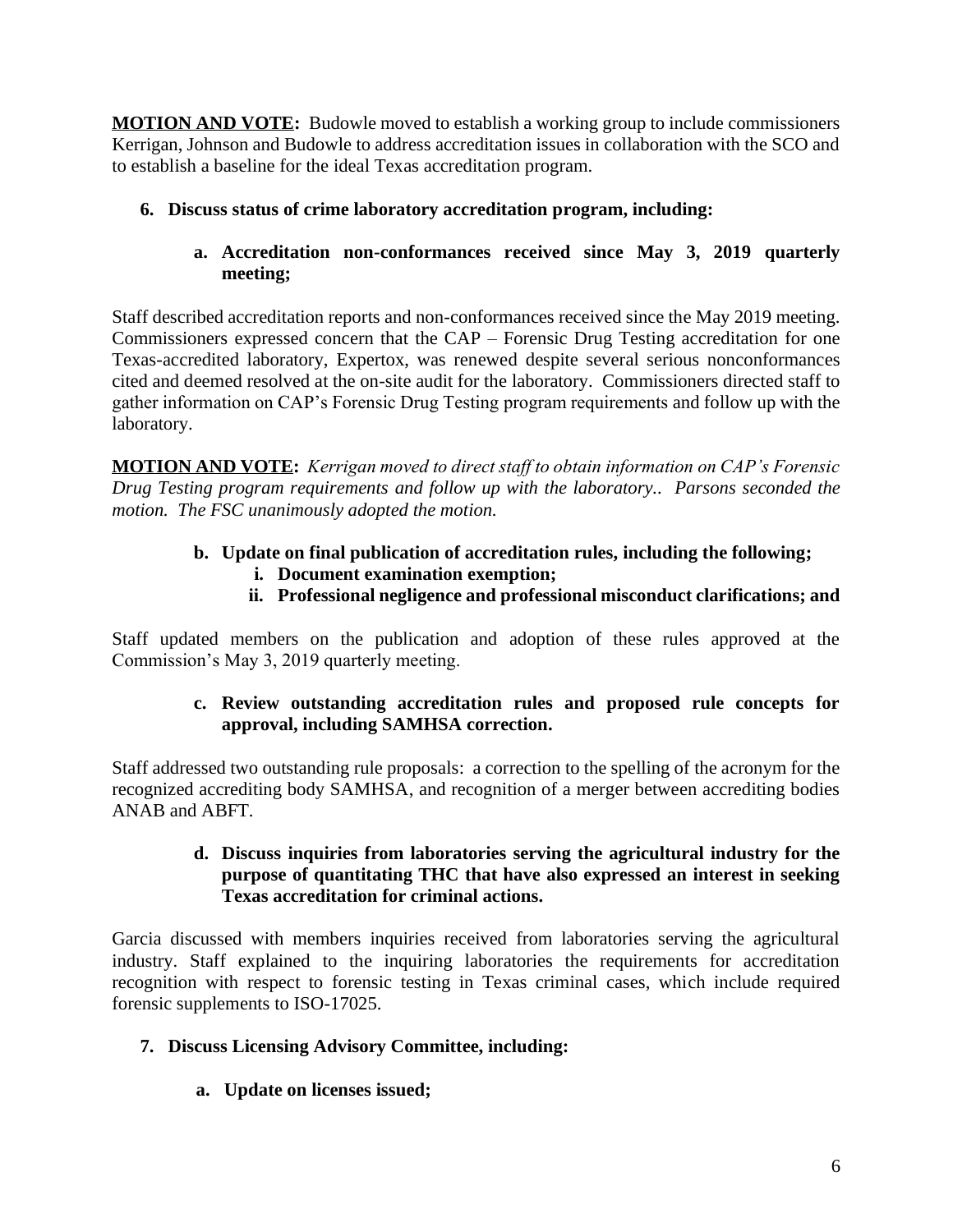Staff provided an update on licenses issued. Staff has issued a total of 1256 licenses, consisting of 799 regular licenses, 22 provisional, and 435 blanket licenses.

- **b. Update on final publication of licensing rules including the following:**
	- **i. Continuing forensic education rule updates, including number of discipline-specific training hours required for multiple disciplines, rollover of hours from previous license cycle and clarification of credit for "date-delivered";**
	- **ii. Rule regarding authority to deny for conduct on initial application; and**
	- **iii. Revisions to rules post-January 1 requirements.**

Staff updated commissioners on the publication and adoption of the above rules. All rules were published in the Texas Administrative Code as of May 3, 2019.

- **c. Review outstanding licensing rules and proposed rule concepts for approval, including:**
	- **i. Clarifications to Professional Misconduct definition in licensing rules;**
	- **ii. Expansion of exemption for retired examiners and forensic discipline changes;**
	- **iii. Removal of document examination references from licensing rules;**
	- **iv. SB-284 and SB-1342 appeals process changes;**
	- **v. SB-1200 reciprocity for military spouse changes;**
	- **vi. SB-1342 changes to criminal history eligibility pre-determinations;**
	- **vii. Discussion of provisional license changes to eligibility; and**
	- **viii. Discussion of CFE for Technicians.**

**MOTION AND VOTE:** *Daniel moved to accept all accreditation and licensing rule proposals as drafted and discussed by staff and commissioners. Drake seconded the motion. The FSC unanimously adopted the motion.*

Staff will work on publication of all accreditation and licensing rules approved at today's meeting.

### **d. Discuss Agreed Order pursuant to outstanding license denial due to criminal history;**

The license candidate originally offered an agreed settlement to obtain licensure for a probationary period due to the candidate's current criminal probation status. She subsequently received an early discharge from probation. In light of the candidate's discharge from probation, the Licensing Advisory Committee recommended licensure for the candidate.

**MOTION AND VOTE:** *Kerrigan moved to approve the candidate for licensure. Budowle seconded the motion. The FSC adopted the motion.*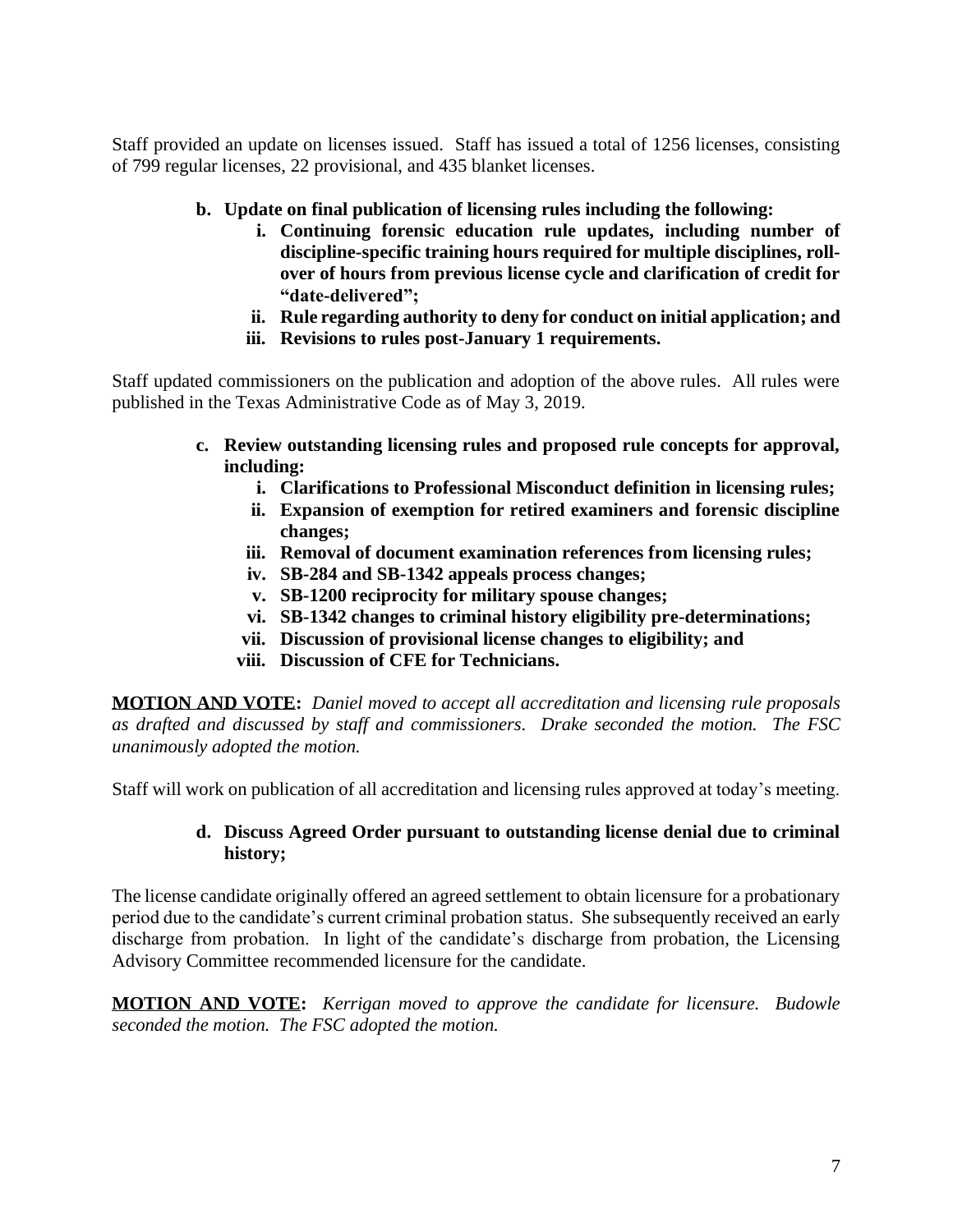### **e. Update from July 17, 2019 Blanket Rule Task Group and discussion of action items; and**

Staff provided an update from the Blanket Rule Task Group's July 17, 2019 call, including a document summarizing the changes to the blanket license option for out-of-state crime laboratories. The group was tasked with addressing the appropriate level of oversight for blanket out-of-state laboratories offering forensic services in Texas criminal cases. Requirements for blanket licensure to be effective upon renewal of the analyst's blanket license will now include:

1. Change in cost:

\$50/analyst/year (\$100/analyst over two-year license cycle) versus the current \$10/analyst over a one-year license cycle

2. License Term

2-year term changed from the current 1-year term.

3. Coursework Requirements (not previously required)

Must meet same coursework requirements as in-state analysts, must submit transcripts to demonstrate fulfillment of this requirement upon application. This will only be checked once.

4. Proficiency Testing (PT) Requirements (not previously required)

Must meet same PT requirements as in-state analysts which are simply compliance with whatever the lab's current accrediting body requires of the analyst (including certification of this by the laboratory representative where the analyst works). Must submit the PT certification form at each renewal (every 2 years).

5. Exam Requirement (not previously required)

Applicants must pass 3 modules of the General Forensic Analyst Licensing Exam—Evidence Handling, Brady/Michael Morton Act, and Professional Responsibility modules. The number of total questions in each subject will be determined at a future date.

**MOTION AND VOTE:** *Kerrigan moved to adopt the recommended changes to the Blanket License rule. Drake seconded the motion. The FSC unanimously adopted the motion.* 

Staff will draft a rule proposal for public comment addressing each of the changes described above.

#### **f. Review applications from TACLD and vote on appointments to licensing advisory board to fill 5 seats expiring August 31.**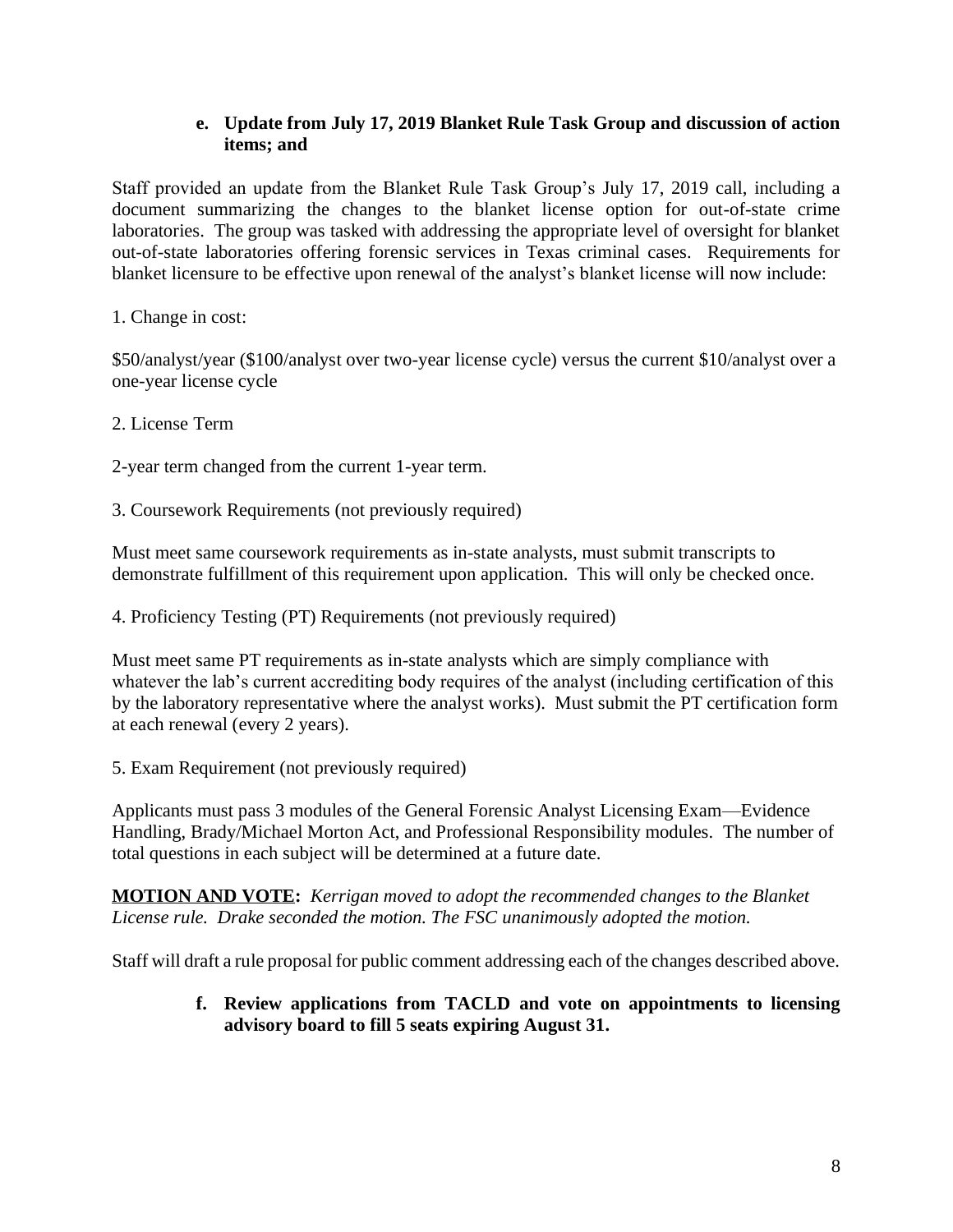Members reviewed resumes for candidates nominated by the Texas Association of Crime Laboratory Directors (TACLD) and appointed five candidates to its Licensing Advisory Committee:

**MOTION AND VOTE:** *Kerrigan moved to appoint the following candidates to the Commission's Licensing Advisory Committee:*

*Erin Reat Aliece Watts Emily Esquivel Crystina Vachon Donna Eudaley* 

*Buzzini seconded the motion. The FSC unanimously adopted the motion.*

### **8. Update from investigative panel regarding Sorenson DNA Quality Incident Reviews (Forensic Biology) #18.30.**

Garcia explained the Commission has asked for the laboratory's accrediting body (ANAB) to assess the DNA quality incidents cited by the Commission in light of the fact that the Commission has been unable to obtain requested documents. Staff will report back to the Commission on ANAB's response at the next quarterly meeting.

### **9. Review and adopt final report from investigative panel regarding Culbertson complaint (DPS El Paso; Blood Alcohol) #18.21.**

Members reviewed and discussed a draft report in the matter. Members discussed the difficulty in ascertaining whether the analyst's acts were intentional given the known facts in the case, the unavailability of the analyst, and the passage of time.

**MOTION AND VOTE:** *Parsons moved to adopt the draft report which includes a negligence finding against the analyst in the investigation. Downing seconded the motion. The FSC adopted the motion.* 

\*Johnson recused himself from discussion and vote on this item.

### **10. Update from Fort Worth Police Department Crime Laboratory (Forensic Biology) self-disclosure #19.12 investigative panel.**

Members reviewed and discussed an internal investigative report provided by the crime laboratory along with the original corrective action disclosed by the laboratory in this incident. Members also discussed that the analyst voluntarily resigned her forensic analyst license.

**MOTION AND VOTE:** *Parsons moved to concur with the laboratory's finding of professional misconduct against the analyst as described in its disclosure and internal investigative report and*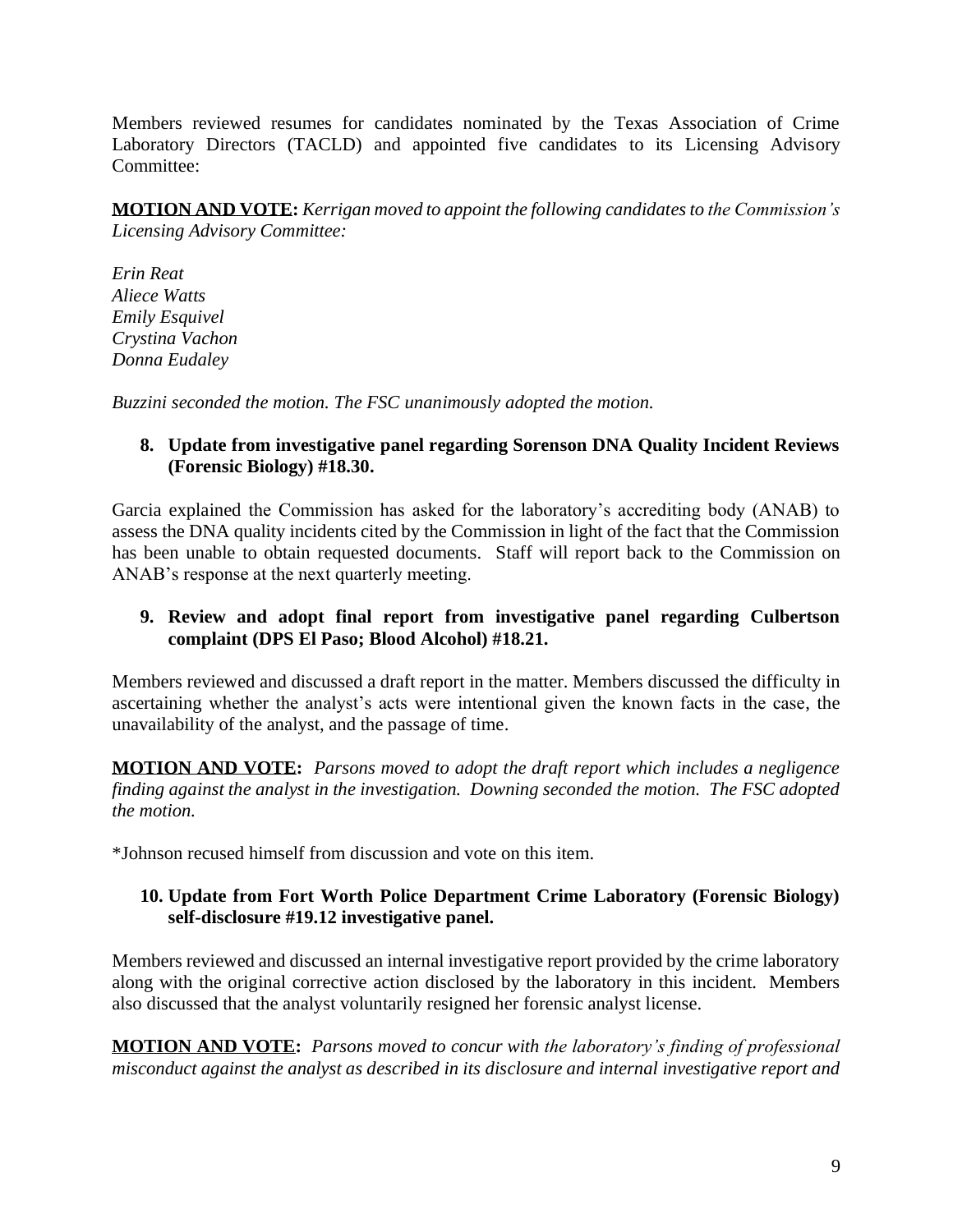*to accept the analyst's voluntary resignation of her license. Drake seconded the motion. The FSC unanimously adopted the motion.*

### **11. Update from Collins, Robert (DPS Houston; Forensic Biology) complaint #19.04 investigative panel.**

Garcia reported the investigation in ongoing. Staff will provide an update on the investigation's progress at the Commission's October 25 quarterly meeting.

### **12. Update from outside investigative panel regarding** *Criner* **case (DPS Austin; Forensic Biology) #19.03.**

Commissioners discussed the final report by the outside investigative panel in this matter, including the finding of professional negligence on the part of the analyst. Garcia reported the analyst who was the subject of the investigation resigned her position as Senior Scientific Advisor for the Commission the Monday following the release of the investigative report.

**MOTION AND VOTE:** *Daniel moved to adopt the findings in the report provided by the outside investigative panel, including the finding of professional negligence against the forensic analyst. Parsons seconded the motion. The FSC unanimously adopted the motion.*

Members reviewed and discussed the recommendations in the report. Commissioners discussed consulting with the TACLD to form a working group to address issues and develop guidelines for analysts who have departed employment but return to testify in a case. Members also discussed how to effectively provide trial testimony and Daubert hearing training to analysts in collaboration with TACLD.

### **13. Update from July 15, 2019 Crime Scene Investigation Working Group meeting.**

Garcia presented a PowerPoint presentation describing actions taken at the Crime Scene Investigation Working Group's last meeting, including changing the oversight approach to voluntary licensure of crime scene reconstruction analysts. The group is now working on licensing requirements that will be proposed and evaluated by the Commission's Licensing Advisory Committee and presented to the full Commission for approval and final recommendation. Members discussed some of the key components that should be required for the license and the positive and negative aspects of voluntary licensure versus a required Texas-based accreditation program formerly contemplated by the group.

**MOTION AND VOTE:** *Johnson moved to approve the approach of voluntary licensure for crime scene reconstructionist in Texas. Budowle seconded the motion. The FSC unanimously adopted the motion.*

Texas Ranger and member of the Crime Scene Working Group, Jeffrey Wolf, briefly addressed the Commission on the Committee's approach to licensure and the Rangers' support of the approach. Celestina Rossi, Montgomery County Sheriff's Office Crime Scene Specialist and member of the Crime Scene Working Group, also addressed the Commission with regard to her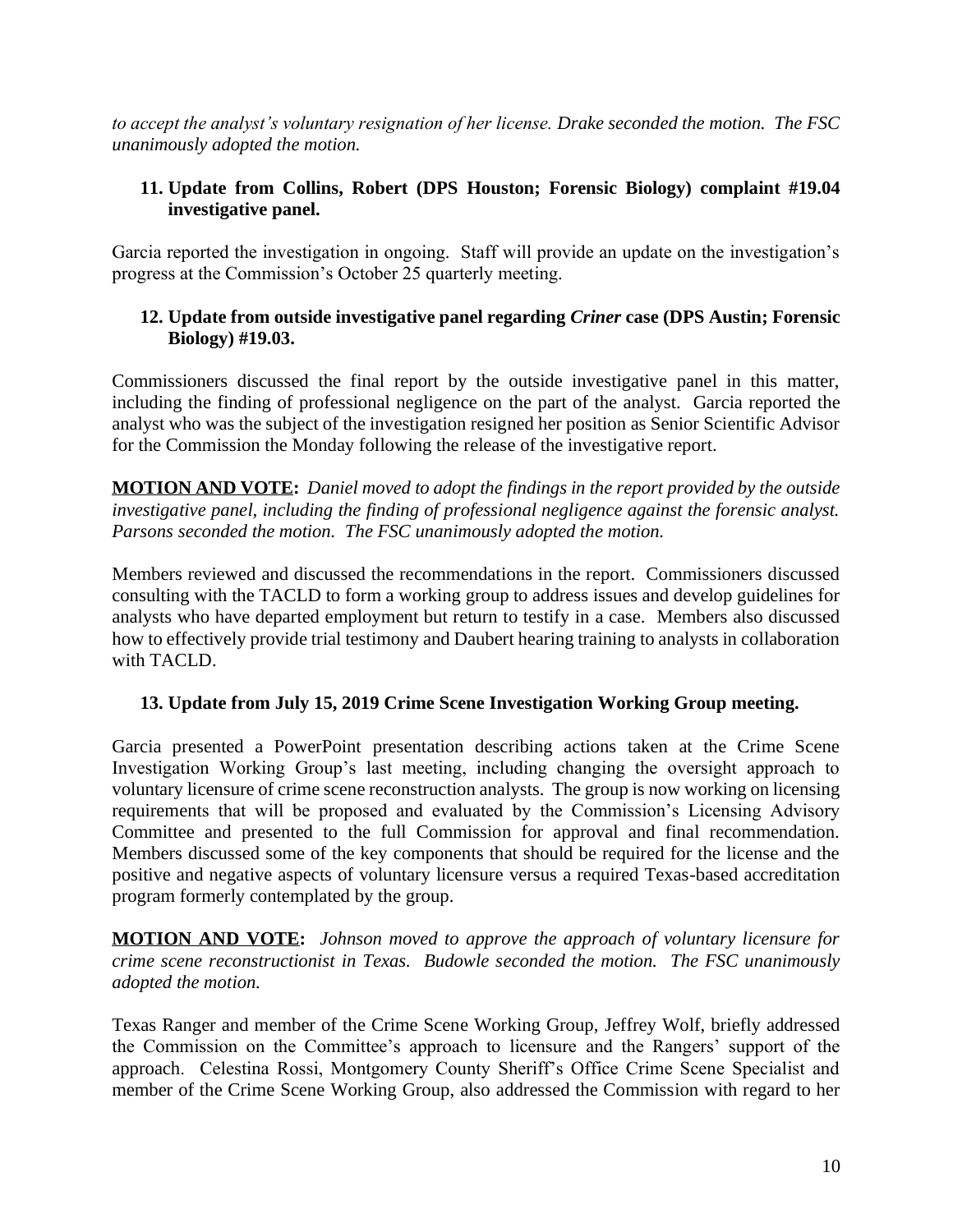concern that voluntary licensure may not prevent "rogue" analysts acting as experts from being admitted in court but that licensure is a step in the right direction.

## **14. Adopt draft guidelines from statistical sampling committee.**

Garcia reported a draft of the statistical sampling guidelines is in the works as comments from the working group are still being incorporated into the document. Garcia expects to publish the document in the next couple of weeks.

## **15. Discuss Becton Dickenson (BD) recall of BD Vacutainer® Fluoride Tubes for Blood Alcohol Determination.**

Members discussed the Becton Dickenson (BD) recall. Several laboratories reported how they are working through the issues, including identifying tubes in the affected lot.

## **16. Discuss use of Rapid DNA technology and letter to ANDE.**

Garcia reported on a meeting with ANDE representatives regarding the use of Rapid DNA technology.

## **17. Report from July 29, 2019 STRmix Working Group Meeting.**

Garcia reported on the STRmix Working Group's July 29, 2019 meeting in Austin and the action items discussed at the meeting.

## **18. Update on triage projects for DNA mixture review; update on Austin Police Department cases under review by UNTHSC-CHI.**

Bob Wicoff, Harris County Public Defender's Office Appellate Division Chief and Director of the DNA Mixture Review Project, reported 3500-4000 cases have been reviewed. A few cases have been reanalyzed and even fewer with any potential change in the outcome of the case, as expected. Wicoff has written an article to be published in the ABA Journal with regard to the successes and pitfalls of statewide reviews such as the DNA Mixture Review.

Stacie Lieberman, Capitol Area Defender Service (CAPD), addressed the Commission to report the internal audit of cases in Travis County is ongoing. Budowle conducted a DNA Mixture Review training at the CAPD office this week.

## **19. Discuss developments with respect to kit backlog reduction and standardization efforts.**

Downing gave a presentation on the new guidelines for sexual assault kit standardization and the efforts to reduce sexual assault kit backlogs.